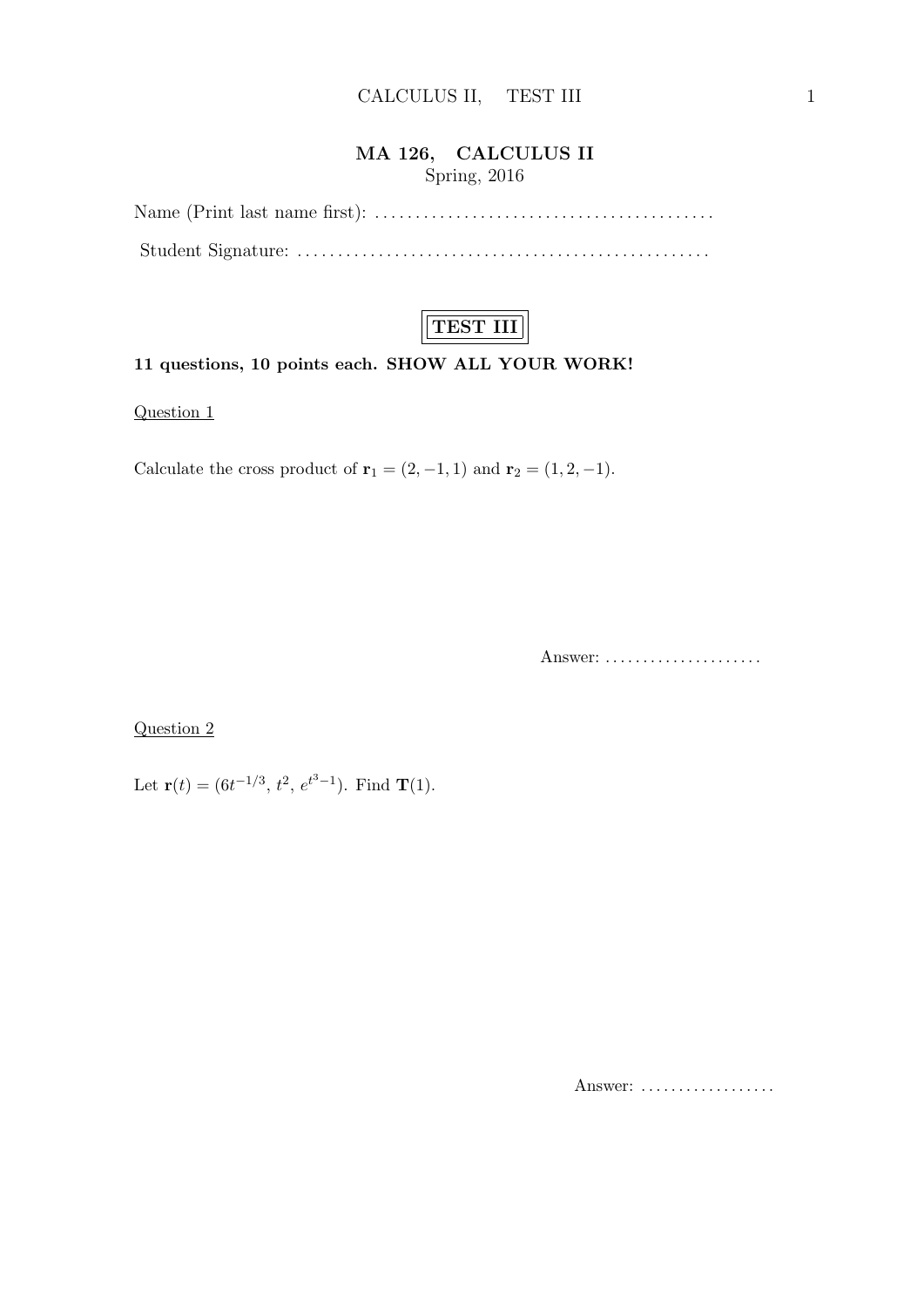Let  $\mathbf{r}(t) = (t-1, t^3, t^2)$ . Find SYMMETRIC equation of the tangent line at point  $t = 1$ .

Answer: ..................

# Question 4

Find parametric equation of the line which passes through the point  $(1, 0, 1)$  and is orthogonal to the plane  $2x + y - z + 2 = 0$ .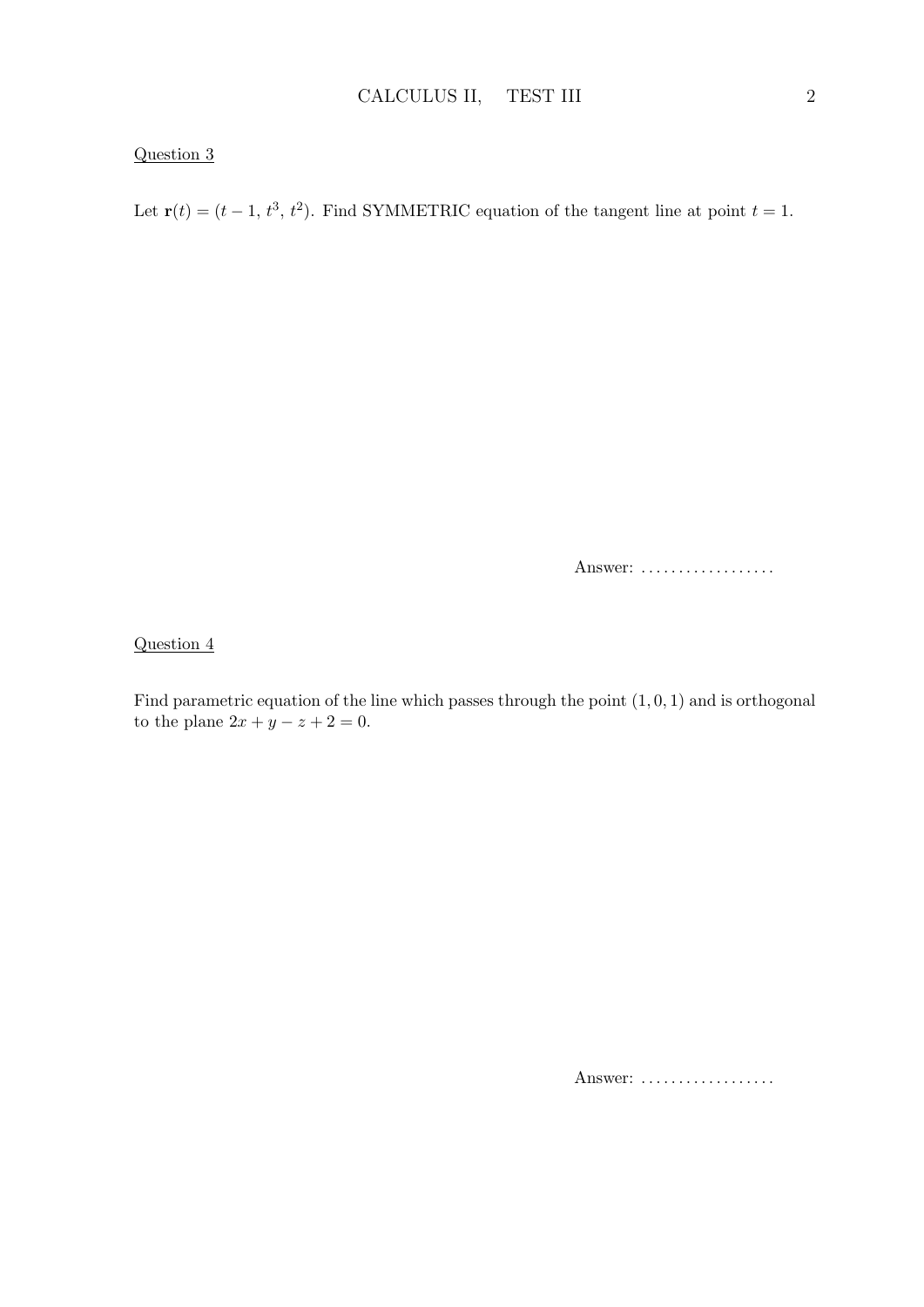Find the area of the parallelogram generated by the vectors  $(1, -1, 1)$  and  $(-2, 1, 2)$ .

Answer: ..................

Question 6

Find equation of the plane containing the points  $(0, 1, 1), (1, 1, -2)$  and  $(-1, 0, 1)$ .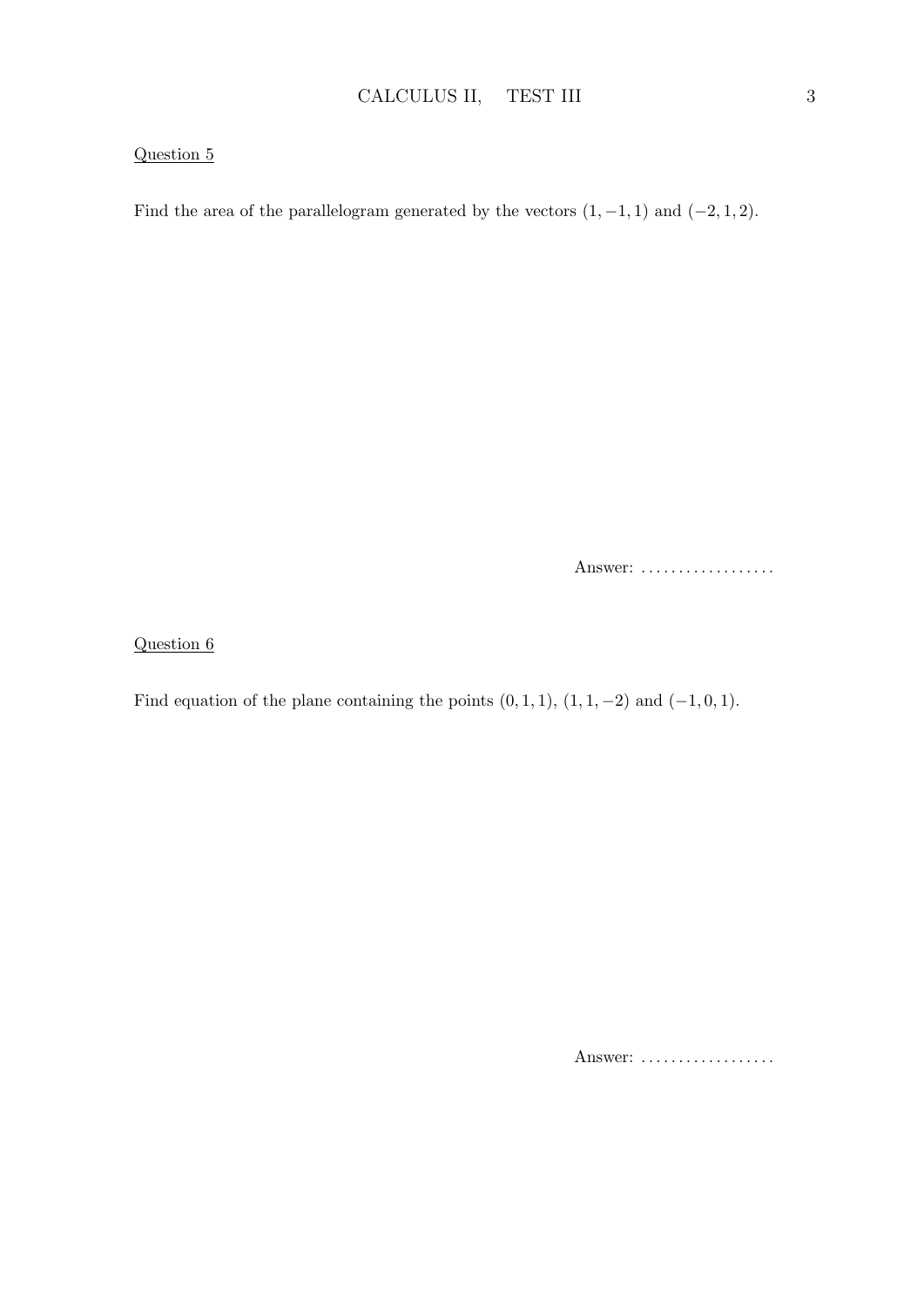a) Find equation of the plane which passes through the point  $(1, -1, 1)$  and is parallel to the plane  $x + 2y - z - 1 = 0$ .

Answer: ..................

b) What is the distance between those two planes?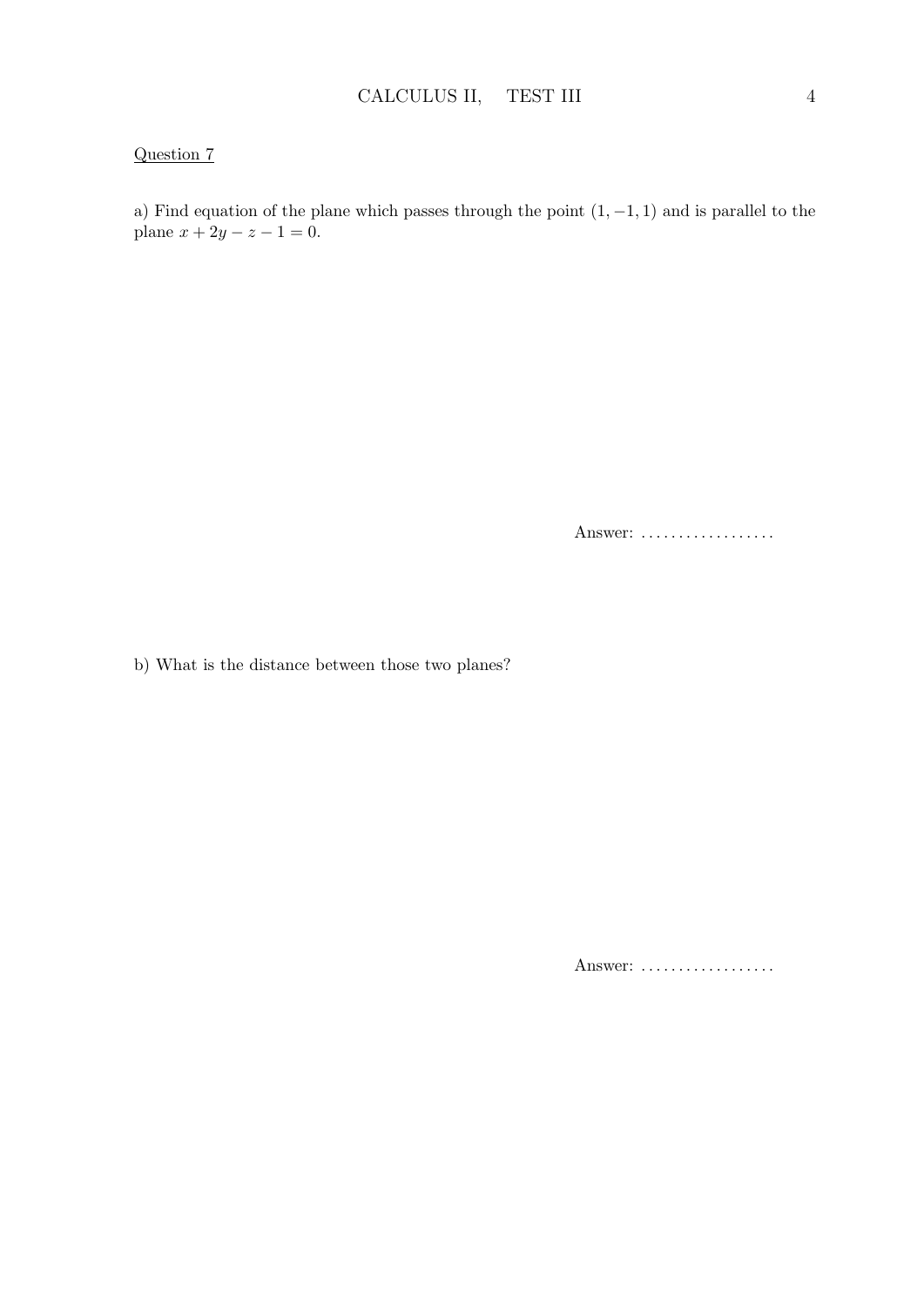Find parametric equation of the line which passes through the point  $(1, 1, -1)$  and is orthogonal to the vectors  $\mathbf{i} + \mathbf{j}$  and  $\mathbf{j} - \mathbf{k}$ .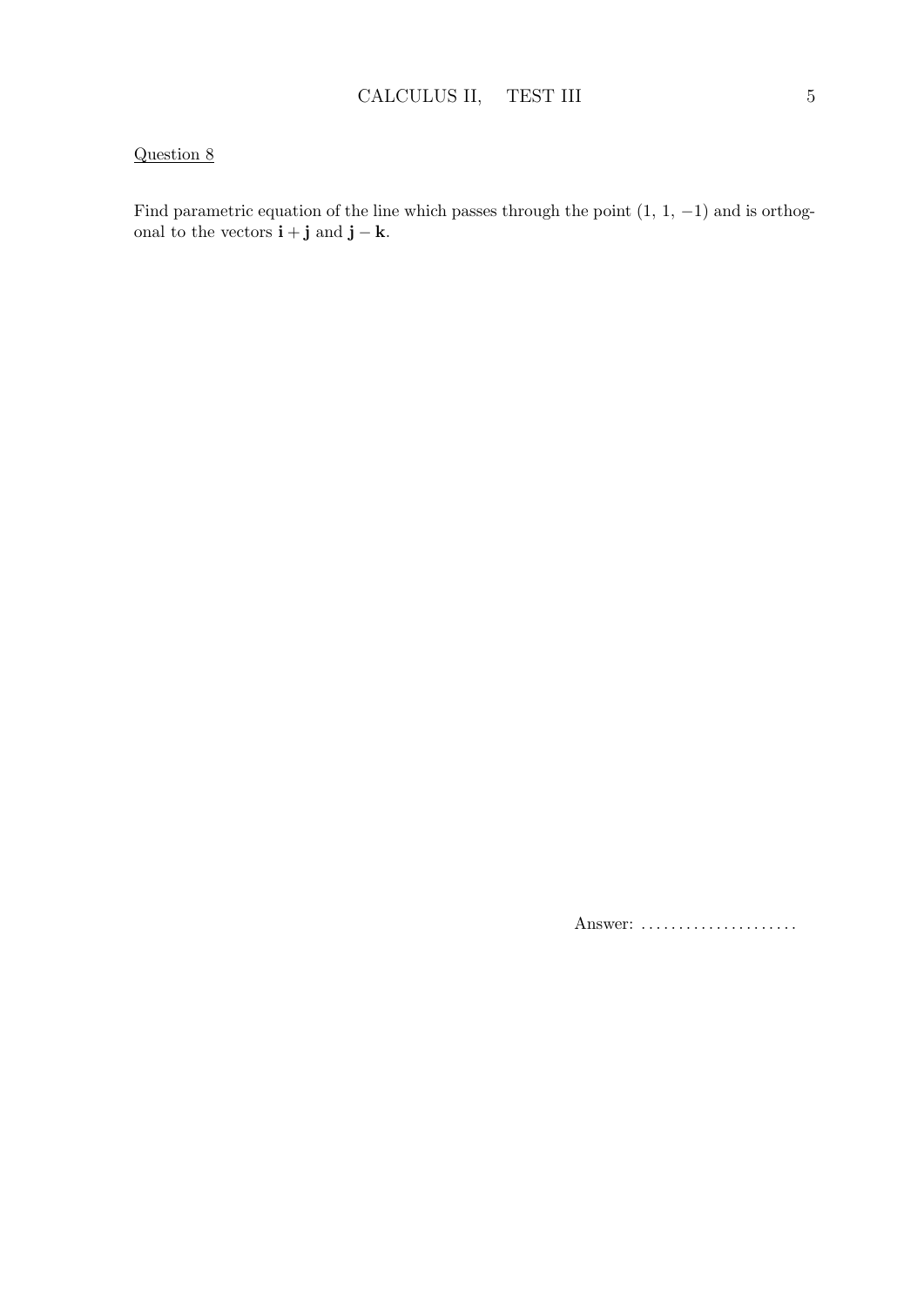A particle moves with acceleration  $\mathbf{a}(t) = (0, e^t, t)$ . Find velocity and position function if the initial data are  $\mathbf{v}(0) = (1, 0, 1), \mathbf{r}(0) = (0, 1, 1).$ 

Answer: ..................

#### Question 10

Find the length of the curve given by  $\mathbf{r}(t) = (t, 2\sin t, -2\cos t)$  when  $1 \le t \le 5$ .